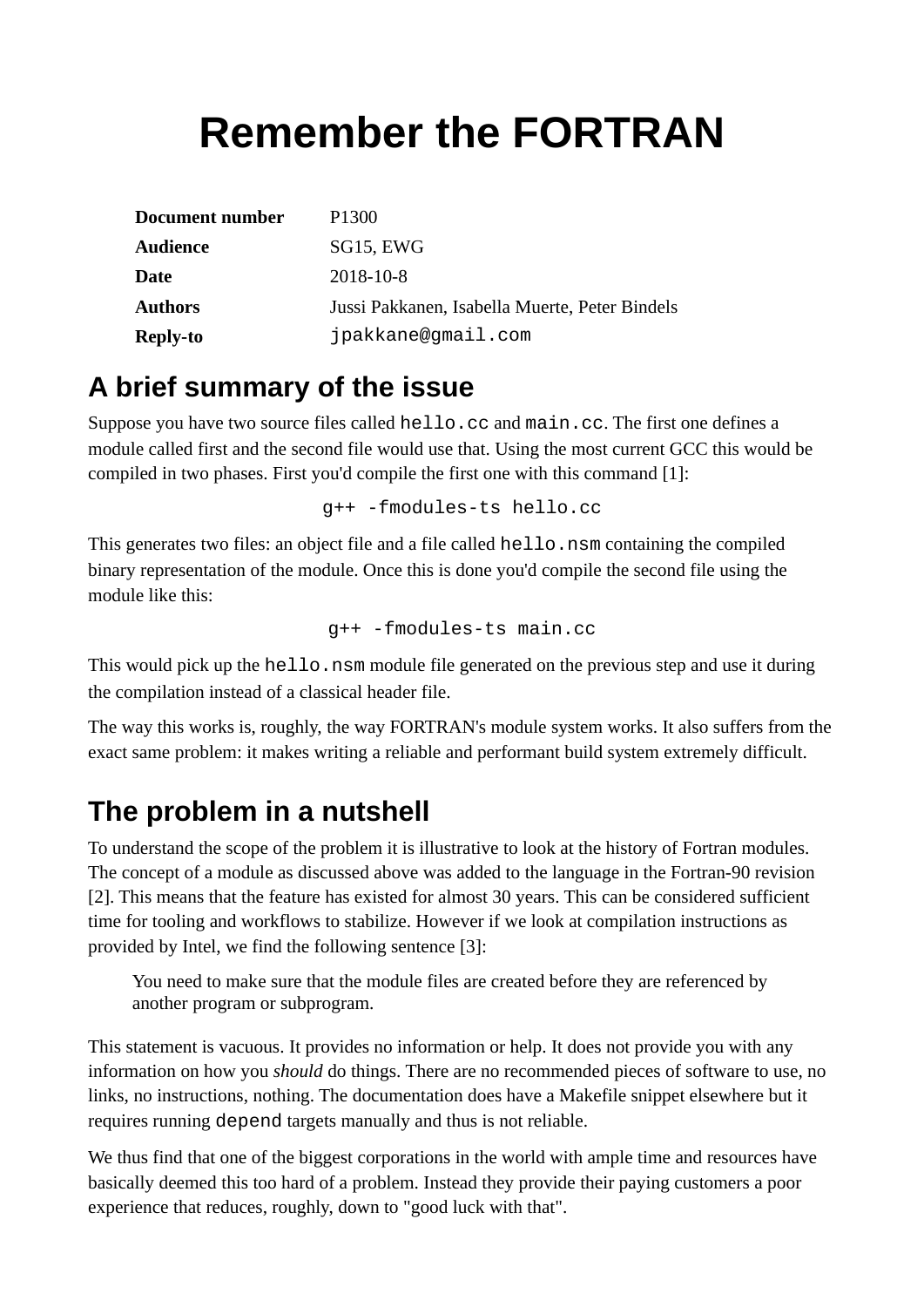This is such a problem that sometimes even people working on the compilers can't get things to work reliably [1]:

Last year I asked Jakub [who knew] how the GNU Fortran module thing went and he said that the way he gets GNU Fortran modules to work is that he executes Make sufficiently many times for it to succeed.

# **The core problem**

Let's assume you have a  $C_{++}$  project with many libraries and executables. If the project has standard header files, then the build system can, given only a list of which sources make up each target, start compiling sources immediately with maximal parallelism so as to saturate the CPU. This is also fairly simple to implement: a simple handwritten Makefile does fully parallel builds automatically. This is even possible to do when using precompiled headers, though it does require a bit more work.

With modules this is not possible, because the compilation model adds an extra dependency. You can not compile any source file using a module *until* you have built the source file that provides the corresponding module definition. This causes a big problem to the build system because i*t does not know this ordering beforehand*.

This implies that when building C<sup>++</sup> code that uses modules as defined currently, the build system *must first parse the contents of all source files*, extract the module information from them, build a DAG and then execute it in the correct order. This turns out to be incredibly difficult to implement.

# **Dependency graph dynamism**

A simple approach to this problem would be to do a two phase build. First you scan all the files and serialise the information out to disk. Once this is done you can keep invoking the build system (such as Make or Ninja) which would then use the stored data and execute compilation jobs optimally. Unfortunately this does not work.

Because the build order is in the source files, it means that the dependency graph can be altered in arbitrary ways just by editing the code. Suppose you have an application A that uses modules defined in files B and C. Suppose further that B also uses the module defined in C. This implies a build order of  $C \Rightarrow B \Rightarrow A$ . If you edit the code by changing the contents of files B and C (but not changing them in any way) then the order changes to  $B \Rightarrow C \Rightarrow A$ . This implies that *every* build step must be started by scanning *all* changed files.

It would seem sufficient, then, to always build in two phases: a scanning phase followed by a compilation phase. Unfortunately this does not work either when we add source code generation to the mix. If we generate C++ sources from other files (such as Protobuf definitions, DBus service files and others) then this approach falls apart. Doing a full scan of the source dependencies up front is not possible, because some of the source files needed for the scan only come into existence after parts of the project have been built. This means that a build system handling modules must be able to switch between the scanning phase and build phase an arbitrary number of times during the build.

Bringing all this information together we find that the big change here is one of dynamism. The build graph of classical C++ programs is *static*. In contrast the graph of C++ builds with modules is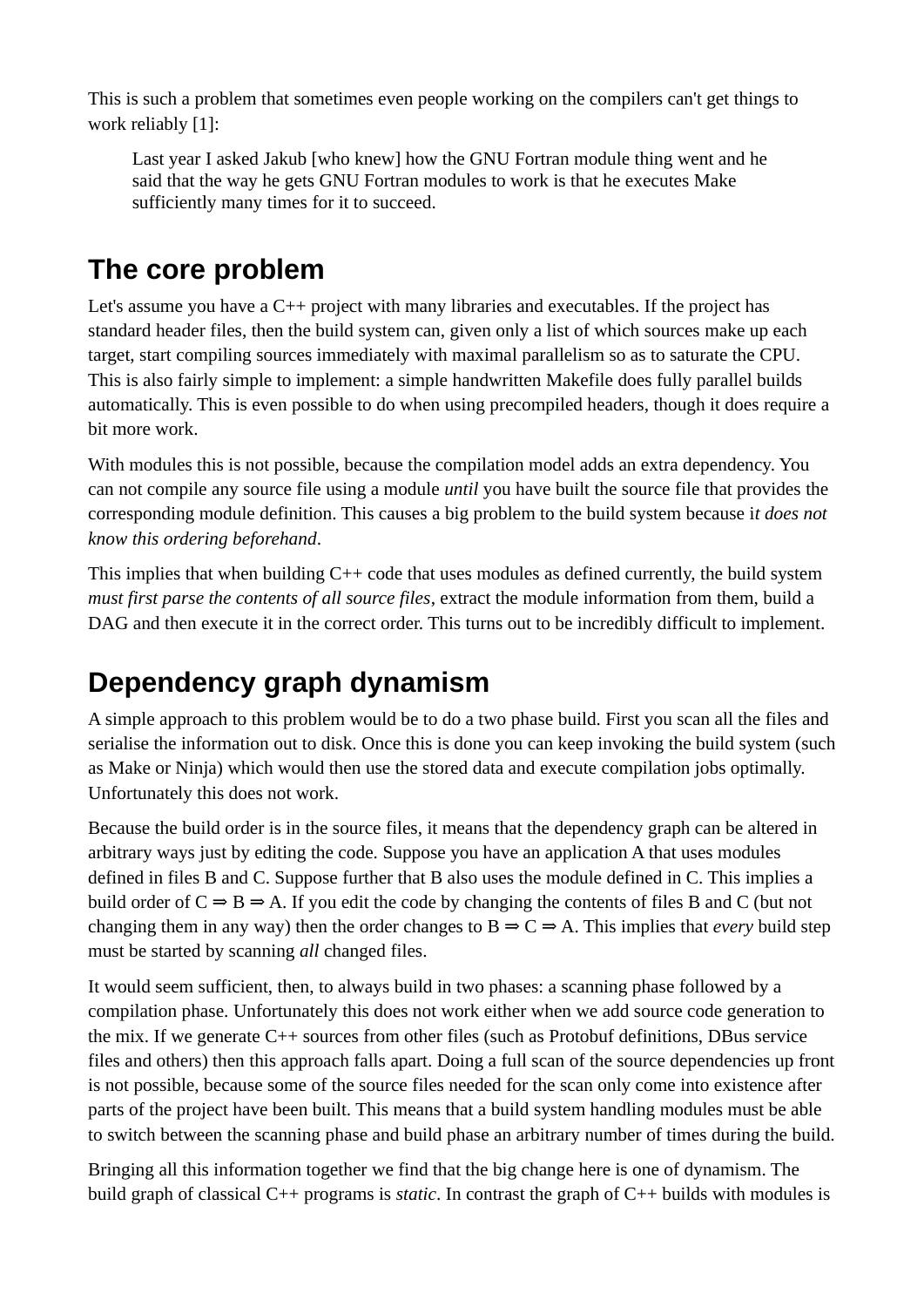*dynamic*. Not only can it change when changing code, it is in some circumstances unknowable, meaning the graph will change while it is being iterated on. This is a fundamentally more difficult problem to solve.

## **Impact on existing build systems**

The vast majority of build systems in use today will use either Make or Ninja to do the actual build. There are other approaches as well, for example SCons invokes the compiler directly, but they are in the minority. Whatever the module system of C++ ends up being like, it should be easy to invoke via these two backends.

The most thorough and reliable build system for Fortran that we know of is the one provided by CMake when using its Make backend. Its implementation[4] consists of 3000 lines of C++ as well as 250 lines of Bison just for the parsing part. There is also a buch of code needed in the backend, but its size is more difficult to estimate since most of it is shared with other language backends. This implies a level of complexity that is way beyond even most experienced users of Make. There are many people who build their C++ code with hand written makefiles. This is especially common in simple experiments and legacy projects. If  $C^{++}$  were to adopt a Fortran style module system it would mean that, in practice, compiling C++ with simple Makefiles would become infeasible.

For Ninja the situation is even worse. CMake's Fortran support described above can not be made to work with standard Ninja. Instead it requires a forked version of Ninja with custom patches. This version is not currently packaged by any known Linux distribution. Since Ninja does not have the semantics necessary to express Fortran style modules, any build system that only supports Ninja can **not** provide C++ module support.

Overall we find that Fortran style modules will significantly increase a build system's implementation complexity. For legacy projects it may even completely prevent the usage of modules, since many legacy projects build with Makefiles and rewriting the build system from scratch might not be feasible due to e.g. budgetary limitations.

## **An estimate of the scanning overhead**

A mandatory requirement of Fortran type modules is that the build system must scan all source files to determine where modules come from and how they can be used. If the build system is using a tool such as Make or Ninja to do this, it must invoke an external binary to do the scan. In practice this has to be the compiler, since reliable scanning requires knowledge of the entire C++ language including macros.

Invoking processes is fast on Unix-like systems but fairly slow on Windows. We tested this performance by invoking the Visual Studio 2017 compiler 1000 times in a row with the /? command line switch, meaning it only printed command line help and then exited. Using a Windows 7 VM under macOS, the test took 160 seconds to run.

Let's assume a project with 10 000 files and a development machine with 8 cores. This means that, with 100% CPU utilization on all cores and ignoring the time it takes to actually scan the files and write the results to a file, the scan takes more than three minutes of wall clock time. Source code compilation can not begin until the scan has fully completed.